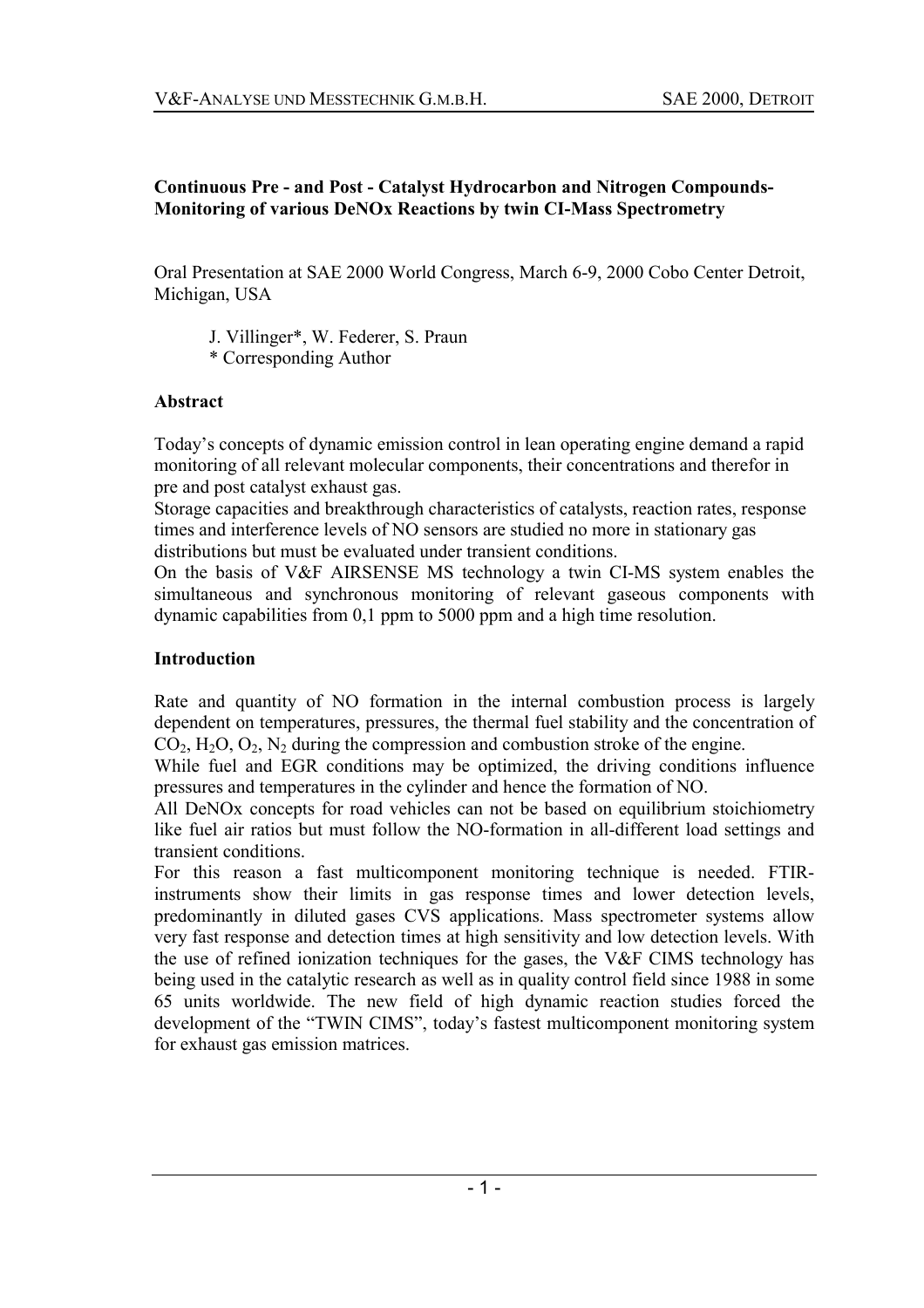# **The CIMS Technology - Instrumentation**

The technology and the main features of the V&F Twin-CIMS can be described as follows.

The detection principle of the instrument is the analysis of the molecular weight of the substances. Sample gas is introduced to a high vacuum chamber and transformed into ions that are subsequently mass selected by electromagnetic fields and counted in a particle detector (figure 1 shows one branch of the whole system).



Fig. 1 schematic structure of the analyzer

As different molecules may carry the identical molecular weight, like e.g.  $N_2$  and CO or formaldehyde and NO or  $CO<sub>2</sub>$  and N<sub>2</sub>O, the instrument uses different ionization levels (i.e. different primary ion beams) to distinguish between mass identical molecules. Every molecule has an individual energy that is necessary to remove an electron and thus convert the molecule into an ion. An additional separation effect is gained through the formation of defined fragment ions. The interaction of the ion beam with the gas sample results in well-defined product ions. A krypton ion beam with 13,9 eV energy, for instance, separates the mass identical molecules  $N_2$  (14.2 eV) and CO (13,7 eV). The mass identity of methanol CH<sub>3</sub>OH and oxygen  $O_2$  on mass 32 is solved by ionization with xenon (12,2 eV) that generates an  $O_2$ - ion on mass 32 and a CH<sub>3</sub>O<sup>+</sup>- ion on mass 31. Larger hydrocarbons, for example, need ionization energies in the range of 10 eV created by a mercury ion beam.

The method of ionization by different energy levels allows a multiple use of the mass scale and to see molecules from different perspectives (table 1)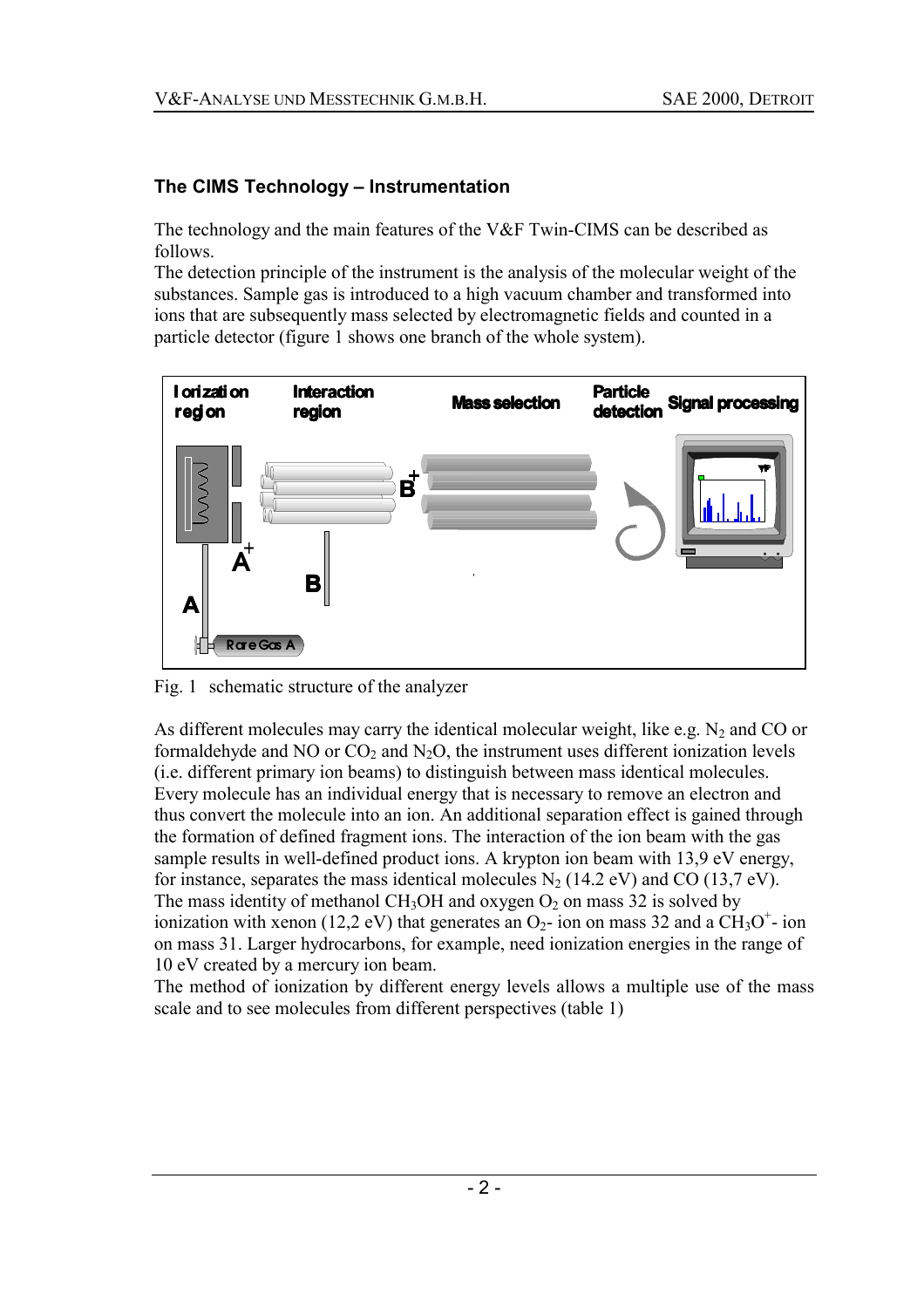| Gas response time:                                     | $T 90 \approx 30$ msec                                                                        |  |  |  |
|--------------------------------------------------------|-----------------------------------------------------------------------------------------------|--|--|--|
| Gas transfer temperature:                              | $60^{\circ}$ - 210 $^{\circ}$ C                                                               |  |  |  |
| Measurement cycle / Detection level (ref.:<br>benzene) | 10 msec $0.05$ ppm<br>1 msec $0.5$ ppm<br>$0,05$ ppb<br>5 sec                                 |  |  |  |
| Dynamic range:                                         | $1:10^{4}$                                                                                    |  |  |  |
| Operation                                              | Selection of up to 40 channels per set from<br>application orientated control library scripts |  |  |  |

Tab. 1 General technical data of the analyzer

## **Application 1**

#### **Nitrogen Traps**

Simply, a nitrogen trap oxidizes NO to  $NO<sub>2</sub>$  and will store some amount of  $NO<sub>2</sub>$  on its surface. A NOx sensor positioned post catalyst may signal the breakthrough of  $NO<sub>x</sub>$  to the FI computer. As a result one or several hydrocarbon spikes may be created either by a rich injection or a post injection in the case for CDI and GDI engine concepts and are emitted to the exhaust gas stream. This support of hydrogen and hydrocarbons to the nitrogen trap initiates the discharge and conversion of  $NO<sub>2</sub>$  into  $N<sub>2</sub>$  and water.

As no chemical reaction goes one channel and one way only, as soon as more then two compounds are present, care has to be taken in the overall control of the system to avoid unwanted side reactions (figure 2 and 3).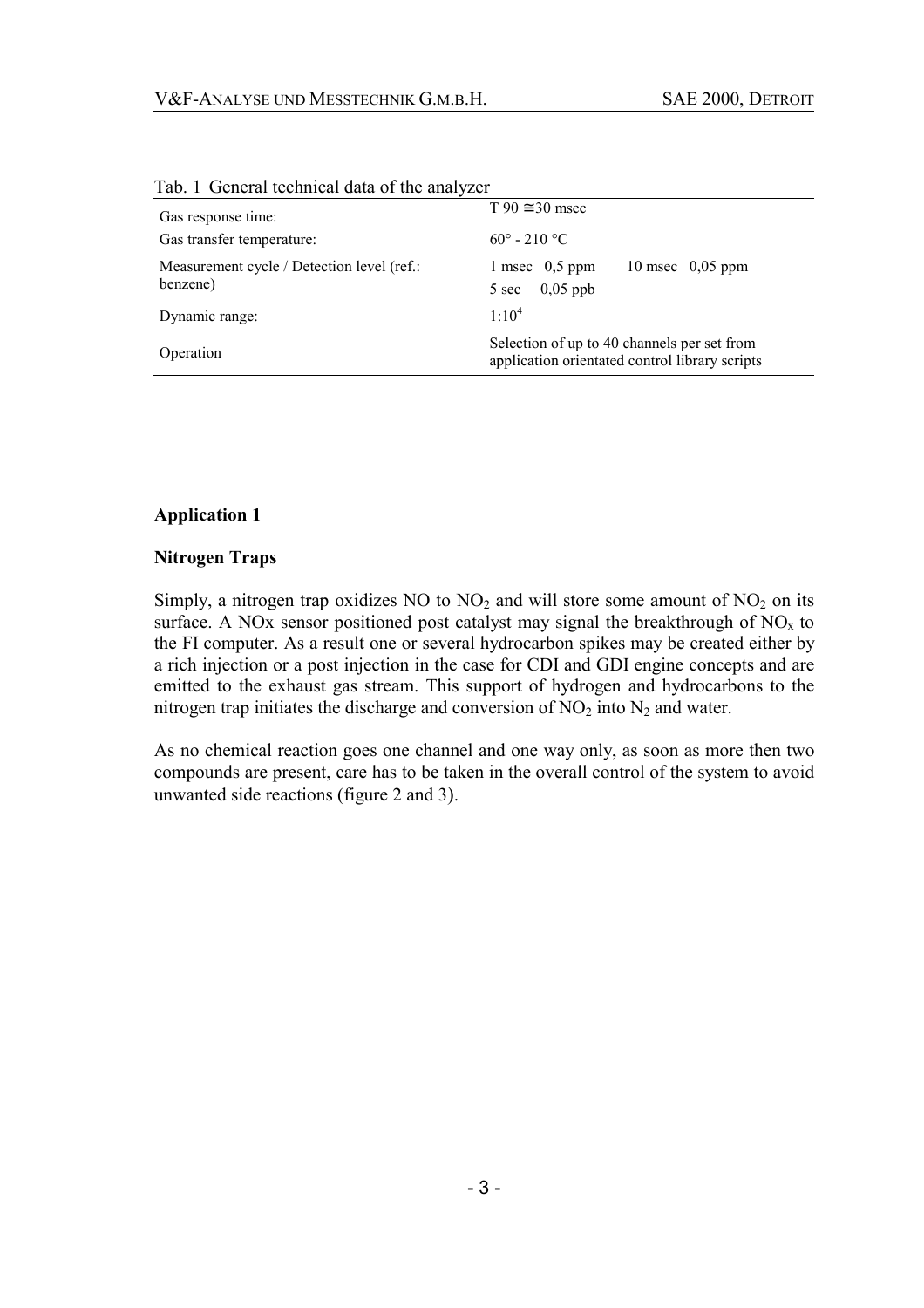

Fig. 2 Postcatalytical reactions of selected compounds



Fig. 3 DeNOx-HC side reactions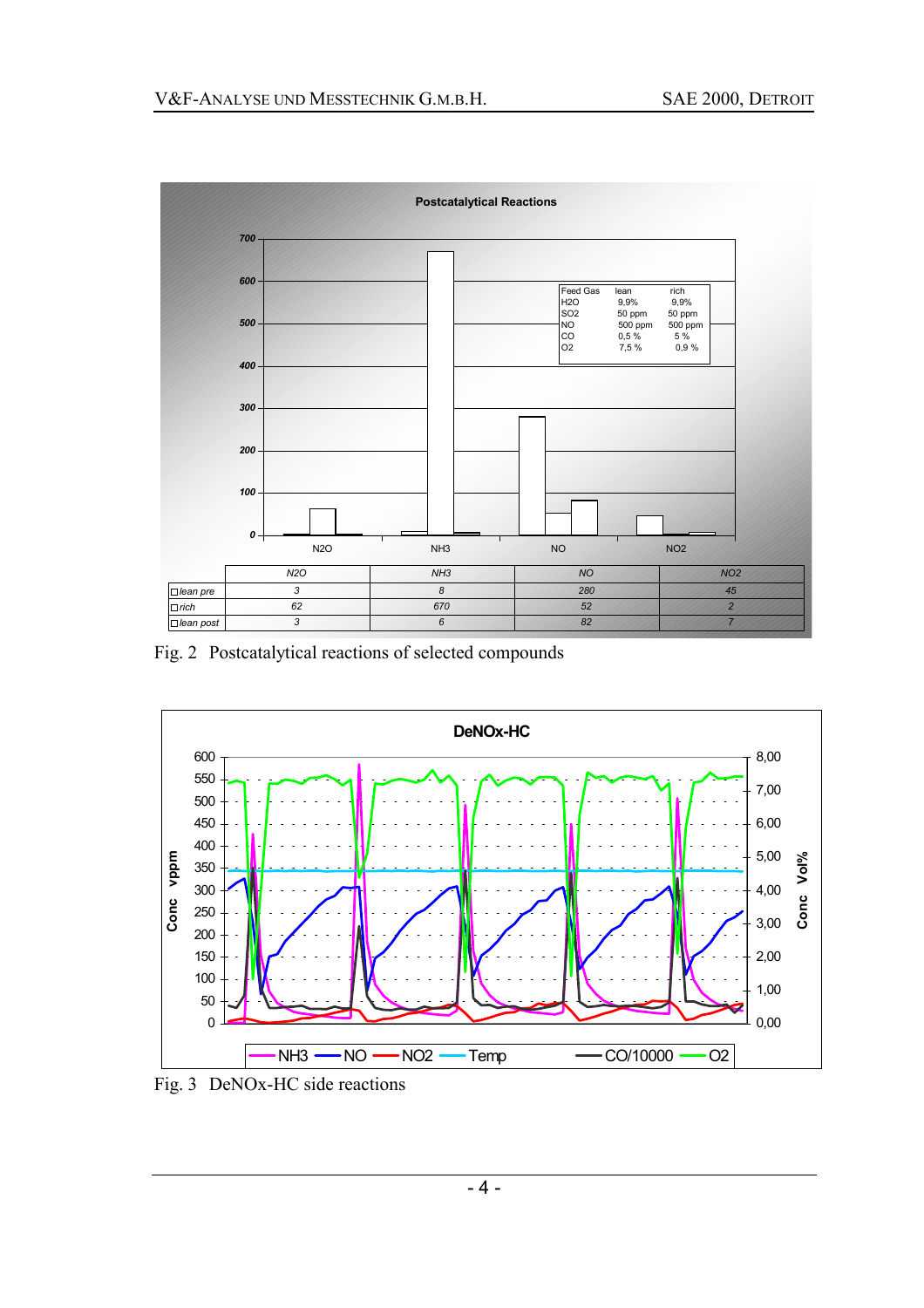In a flow reactor study the typical feed gas, representing a lean engine concept was run over a catalyst.

Figure 3 shows the upload of the trap in lean periods, when the oxygen signal is high and the small discharge periods under the rich conditions. See figure 4 for the average concentrations found.

During the rich conditions we find as side reaction products high concentrations of NH<sub>3</sub>, also small amounts of  $N_2O$  are formed and emitted.

The accurate knowledge of time, the rate of increase, and the maximum of the concentrations of side reaction are key numbers for the catalytic engineers for development and optimization of their products.

The CIMS technology, allowing the determination of a compounds concentration in 100 msec at a lower detection level of 1 ppm, currently represents the fastest multicomponent monitoring technique on the market. This however is true for molecular setups falling in the same ionization level setting. For many automotive emissions monitoring works such setups are established. The dynamic research on nitrogen traps needs a very mixed ionization setup.

#### **Operating conditions on CIMS and TWIN -CIMS instruments**

| Tab. 2           |               |              |                       |
|------------------|---------------|--------------|-----------------------|
| Compound         | range [Vol %] | Energy in MS | detection time [msec] |
| O <sub>2</sub>   | 10            | МE           | 50                    |
| CO <sub>2</sub>  | 14            | <b>HE</b>    | 30                    |
| H <sub>2</sub> O | 12            | <b>ME</b>    | 30                    |
| CO               | 5             | <b>HE</b>    | 200                   |
| CH <sub>4</sub>  | 0,2           | <b>ME</b>    | 100                   |
| $C_3H_6$         | 0,2           | LE           | 100                   |
| NO               | 0,05          | LE           | 100                   |
| NO <sub>2</sub>  | 0,01          | LE           | 100                   |
| HNO <sub>2</sub> | 20 ppm        | <b>ME</b>    | 100                   |
| $N_2O$           | $200$ ppm     | ME           | 150                   |
| NH <sub>3</sub>  | 0,2           | LE           | 100                   |
| $H_2S$           | 50 ppm        | LE           | 100                   |
| COS              | 20 ppm        | <b>ME</b>    | 50                    |
| SO <sub>2</sub>  | 50 ppm        | <b>ME</b>    | 100                   |
| $N_2$            | 0,5           | LE hi        | 200                   |

Considering all reasonable demands for a nitrogen trap monitoring system, including desulfuration and even  $N_2$  detection in argon driven flow reactors, are to be seen in table 2.

Leaving out the  $N_2$  monitoring, we need a time resolved quantitative knowledge of 14 molecular species to make catalytic design engineers happy. If all molecules of the above list were to be measured under one ionization level we could approach cycle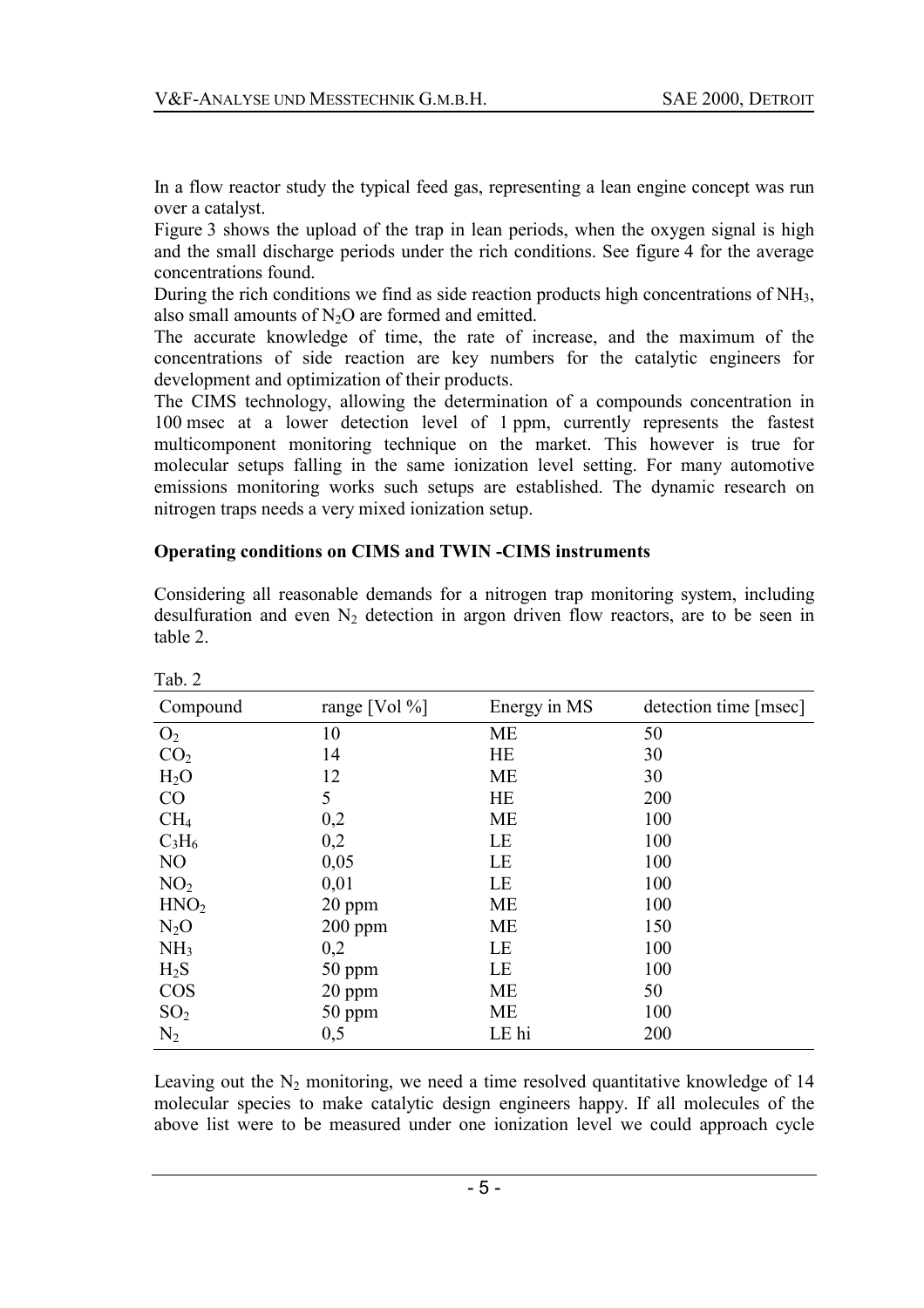times of less the one second. The need for changing the ionization energy, results in applying different primary source gases and thereby primary ionization beams. Switching times from one gas to the next are between 200 and 600 msec in the mass spectrometer and do bring up the overall cycle time in the CIMS to 2,8 sec for this operation setup.

Currently all our users do run subsequences of the setup like  $NO$ ,  $NO<sub>2</sub>$ ,  $NH<sub>3</sub>$ ,  $H<sub>2</sub>S$  with cycles of  $3$  Hz, or SO<sub>2</sub>, H<sub>2</sub>S, NO<sub>2</sub>, NH<sub>3</sub>, O<sub>2</sub> with  $2$  Hz and must add together the information. This can be done when the catalyst system operates reproducibly. In some applications the overall operation costs become so high, that the TWIN-CIMS is needed.

Figure 4 shows the high time resolution of the Twin MS system that can explain how the individual reactions are started in time in the lean to rich transition. Here the first side reaction is the formation of  $N_2O$ . It may be caused by a steep temperature increase on the catalyst surface. The exothermal hydrogen oxidation does release this heat which may cause a decomposition of the  $NO<sub>2</sub>$  complex on the catalyst back to  $NO$ , thereby degassing a small NO burst into the exhaust. Only when all the oxygen and oxygenated species are burned, the  $NH<sub>3</sub>$  is formed on the catalyst.



Fig. 4 High time resolution of the Twin MS in DeNOx dynamic reactions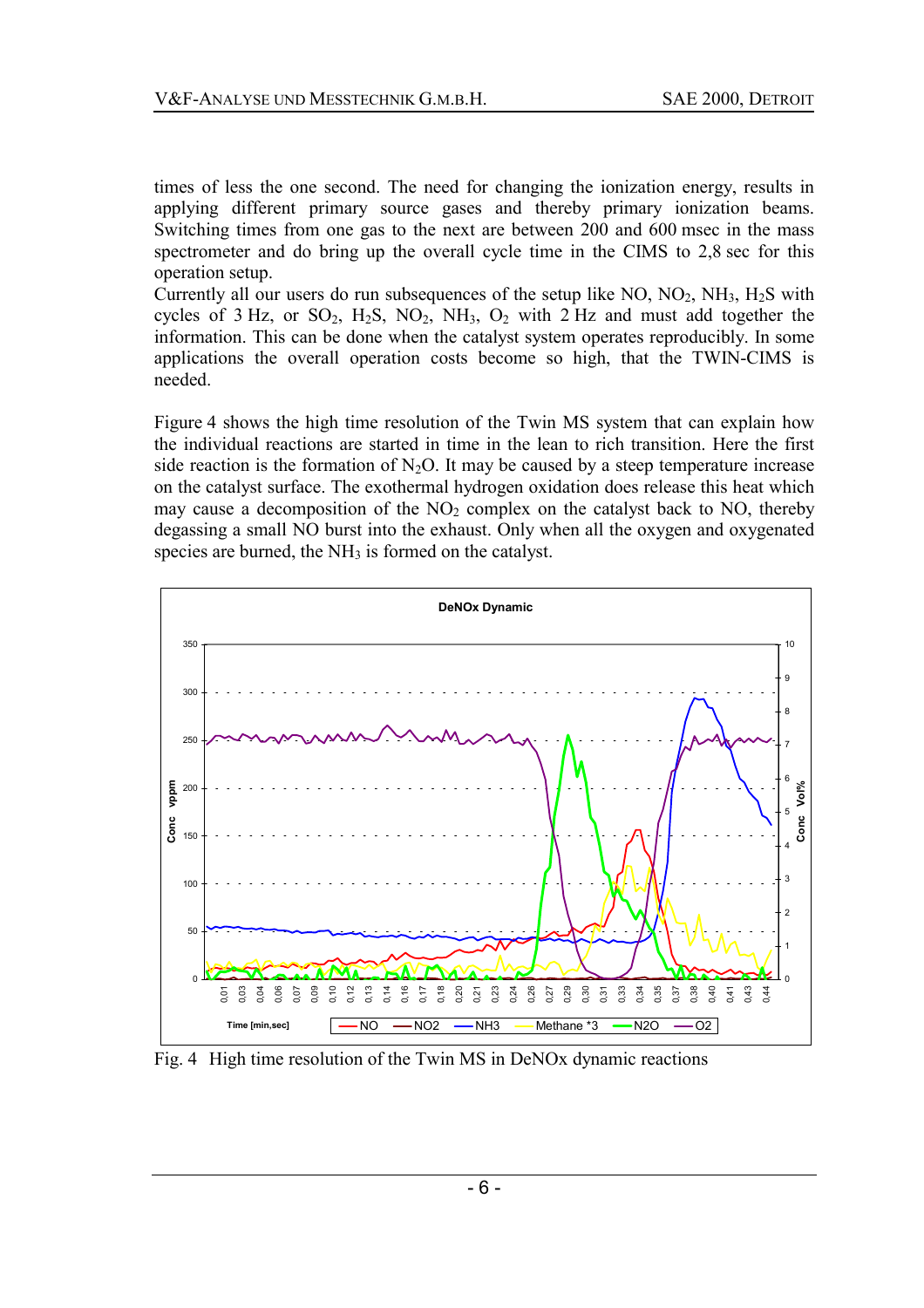### Formation of  $HNO<sub>2</sub>$  in Diesel exhaust

Engines with inadequate hydrocarbon discharge systems may suffer further emission. Low load conditions are accompanied by low exhaust gas temperatures causing the NOx sensor to fail.

In oxidation catalyst the NO from the combustion process is oxidized to  $NO<sub>2</sub>$  under temperatures below 420 °C. When no reduction medium like hydrogen, hydrocarbons or ammonia is present at the catalyst,  $NO$  and  $NO<sub>2</sub>$  will leave the catalyst. Ratios up to  $12/1$  NO<sub>2</sub>/ NO are measured in the tailpipe emissions.

NO as well as  $NO<sub>2</sub>$  are reactive species, NO will oxidize at ambient temperatures with oxygen to  $NO<sub>2</sub>$ .

| $NO + NO2 + H2O \rightarrow 2HONO$ |               | (1) |
|------------------------------------|---------------|-----|
| $2NO2 + H2O$                       | $HONO + HNO3$ | (2) |

Reaction (1) a three body reaction forming  $HNO<sub>2</sub>$  along the surface of the exhaust system under the catalytic help of soot under gas temperatures below 220 °C is believed to be the major source of  $HNO<sub>2</sub>$  [Lee and Schwartz 1981].

Reaction (2) has been suggested to explain the observation of the formation of the gasphase  $HNO<sub>2</sub>$  in environmental chambers in the dark when both  $NO<sub>2</sub>$  and  $H<sub>2</sub>O$  are present [Sakamaki et. al., 1983, Pitts et al, 1984]. HNO<sub>3</sub> could not be detected with their experimental methods and was assumed to remain adsorbed at the chamber surface. So the assumption 2 remains speculative.

We could not detect  $HNO<sub>3</sub>$  with our technique. The gas inlet pressure reduction system to the mass spectrometer is constructed in stainless steel and heated up to 250 °C for low adsorption times of the gases and leads to rapid decomposition of  $HNO<sub>3</sub>$  into NO2 which was present in the exhaust gases.

As a source for the demonstration of  $HNO<sub>2</sub>$  emissions a standard MAN bus for public transport equipped with oxidation catalyst was chosen. The start from the bus stop where low temperature conditions assure in reality, was simulated through acceleration under brakes.

Tailpipe gas was transferred to the mass spectrometer in a heated gas line. Figure 5 shows the concentrations of  $NO<sub>2</sub>$  on the left scale and  $HNO<sub>2</sub>$  and benzene (as reference) on the right scale.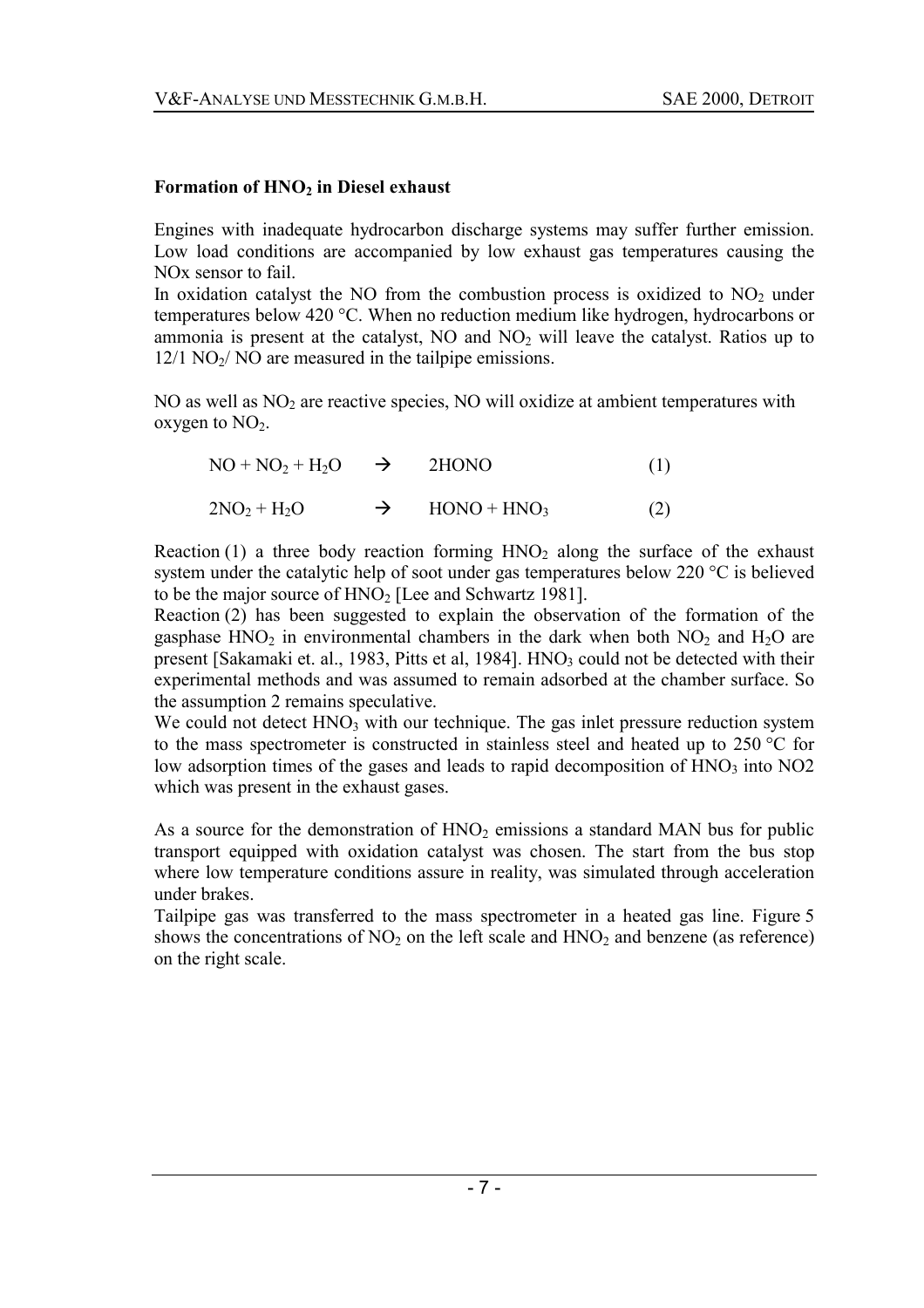

Fig. 5 Nitrogen side reactions in a MAN-bus

## **Application 2**

## **NH3 or Urea as reducing agent for DeNOx - the alternative solution.**

 $NH<sub>3</sub>$  is a very strong reducing agent, develops a good gasphase at moderate temperatures and has as strong inertia against auto oxidation. Of all possible  $NH<sub>3</sub>$ sources, compressed NH<sub>3</sub> and dry or liquid urea are at present in development Urea is introduced in the exhaust stream pre catalyst and decomposes thermally to NH<sub>3</sub> and HNCO (isocyanic acid). Isocyanic acid reacts readily with water vapor in a threebody reaction to generate another  $NH_3$  molecule and  $CO_2$ .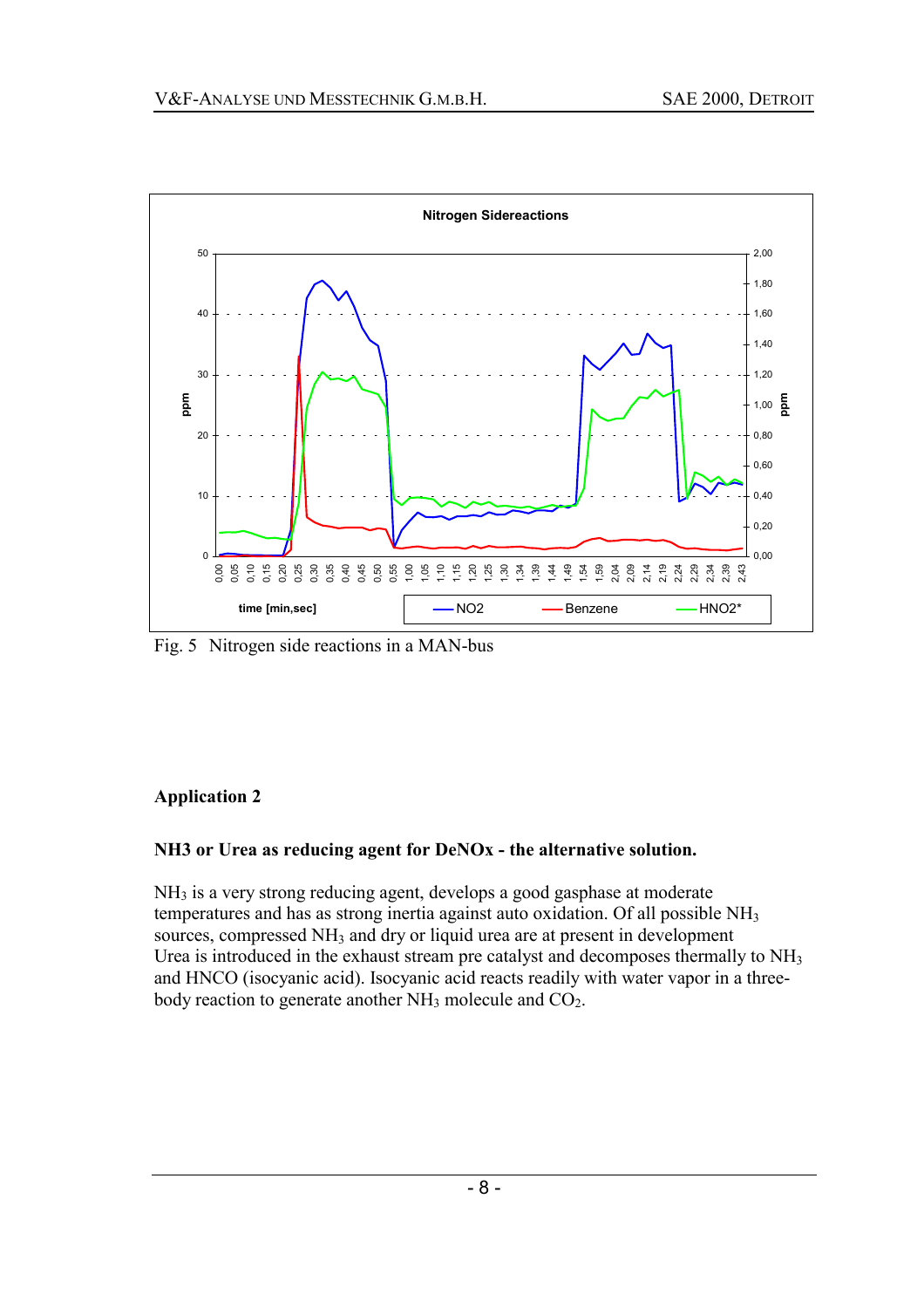H2NCONH2  $\blacktriangleright$  heat  $HNCO + NH<sub>3</sub>$  $\blacklozenge$  H<sub>2</sub>O  $CO<sub>2</sub> + 2NH<sub>3</sub>$ 

Introducing another nitrogen containing molecule as NH<sub>3</sub> into the DeNO<sub>x</sub> reaction sequence opens speculations to unwanted gaseous byproducts, like high  $NO<sub>2</sub>$ -formation or autooxidation of NH3 into NO, together with unwanted NH3 degassing from the catalyst and creating high NH3 tailpipe emissions. Recent developments during the past years reached extremely high conversion rates for NOx under stationary conditions and also NH3 blowby under transient conditions was reduced to very low levels.

The proof or disproof of the speculations described above was possible with applying the V&F CIMS technology to the experimental method of "isotopic labelling" one or more of the compounds involved in the reactions (figure 6 and 7).

"Isotopic labelling" a gaseous compound for clarifying a reaction pathway is "the" classic identification method and always involves a mass spectrometer as the detection device. Isotopic labelled compounds still have the same chemical characteristic but appear on different molecular weights in a mass spectrometer detection system.

In flow reactor systems, buffered with Argon instead of  $N_2$ , it was shown that under normal operating conditions the reduction of NOx with  $NH_3$  ends to 99,5 % in N<sub>2</sub> and H<sub>2</sub>O. However under unfavorable conditions N<sub>2</sub>O was formed up to 40 % as an unwanted byproduct.

When  $15NH_3$  is used in the reduction reaction with  $14NOx$  nitrogen is formed thereof mass 29  $(^{14}N^{15}N)$  must appear, instead of the common nitrogen mass 28.

 $N<sub>2</sub>O$  as a sequence can be formed from a) NO or NO<sub>2</sub> only, from b) NH3 only or c) from the  $N_2$  reduction product.

In case a ,we must see a mass 44, in case b we must see a mass 46 and in case c we must see a mass 45. As a fact, the experiment shows the formation of the mass 45, so  $N_2O$  is formed from the reaction product  $N_2$ . According to the  $N_2O$  formation the  $N_2$  signal drops. The  $N_2$  molecule formed from  $NO_2$  and  $NH_3$  is left in a vibrationally exited state and due to the high catalytic temperature the relaxation of the  $N_2$  modes to the ground state is slow. Exited  $N_2$  molecules have much lower reaction barriers against oxidation steps when colliding with oxygenated species.

However: Theoretical chemists still allow a further source of the  $N<sub>2</sub>O$  formation. This source is the rapid decomposition of the activated reaction complex NH<sub>3</sub>N<sub>2</sub>O before the  $N_2$  molecule is formed.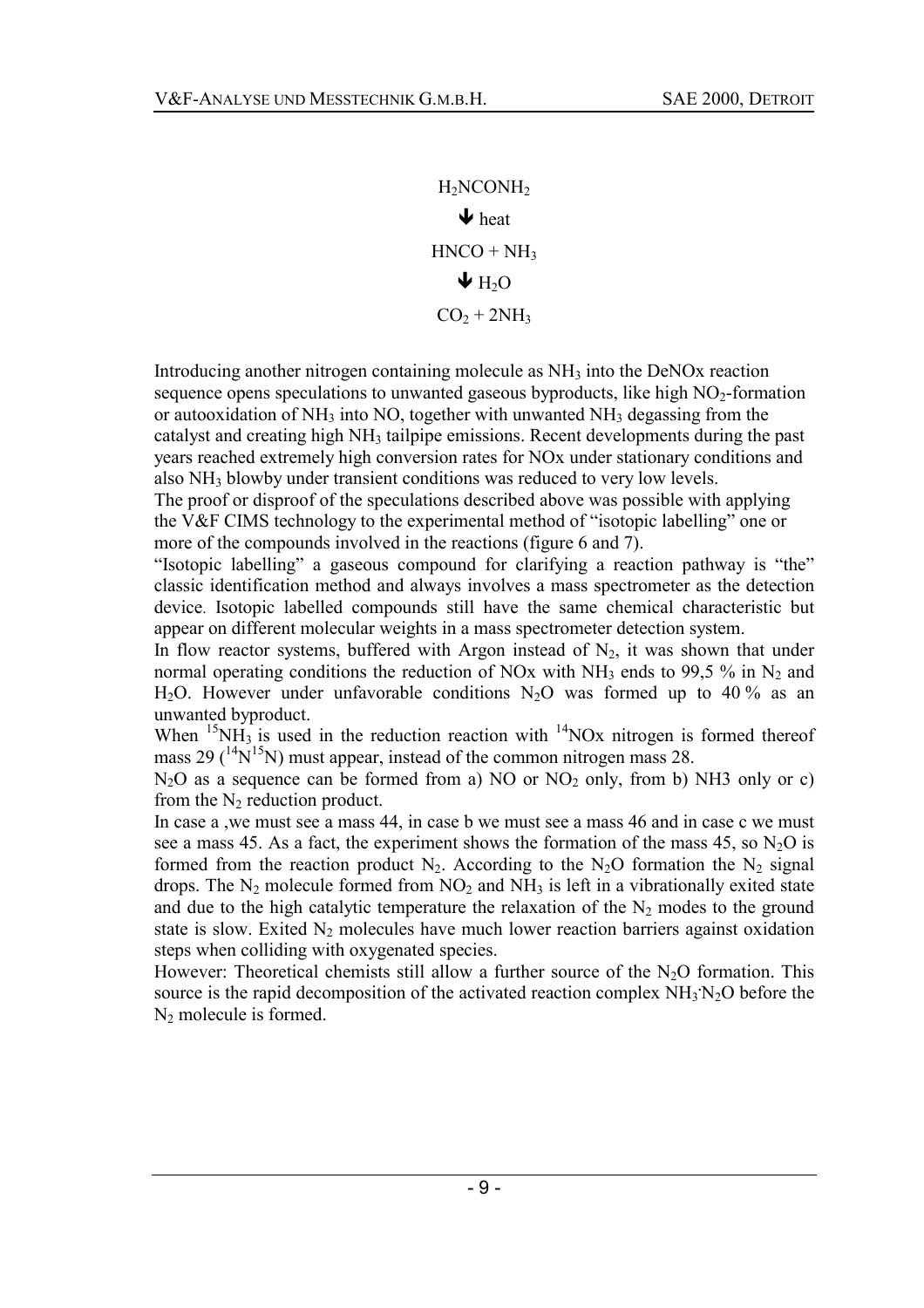

Fig. 6 Isotope labelled DeNOx reaction



Fig. 7 Temperature dependence of DeNOx reactions with Isotope labelled  $^{15}$ NH<sub>3</sub>